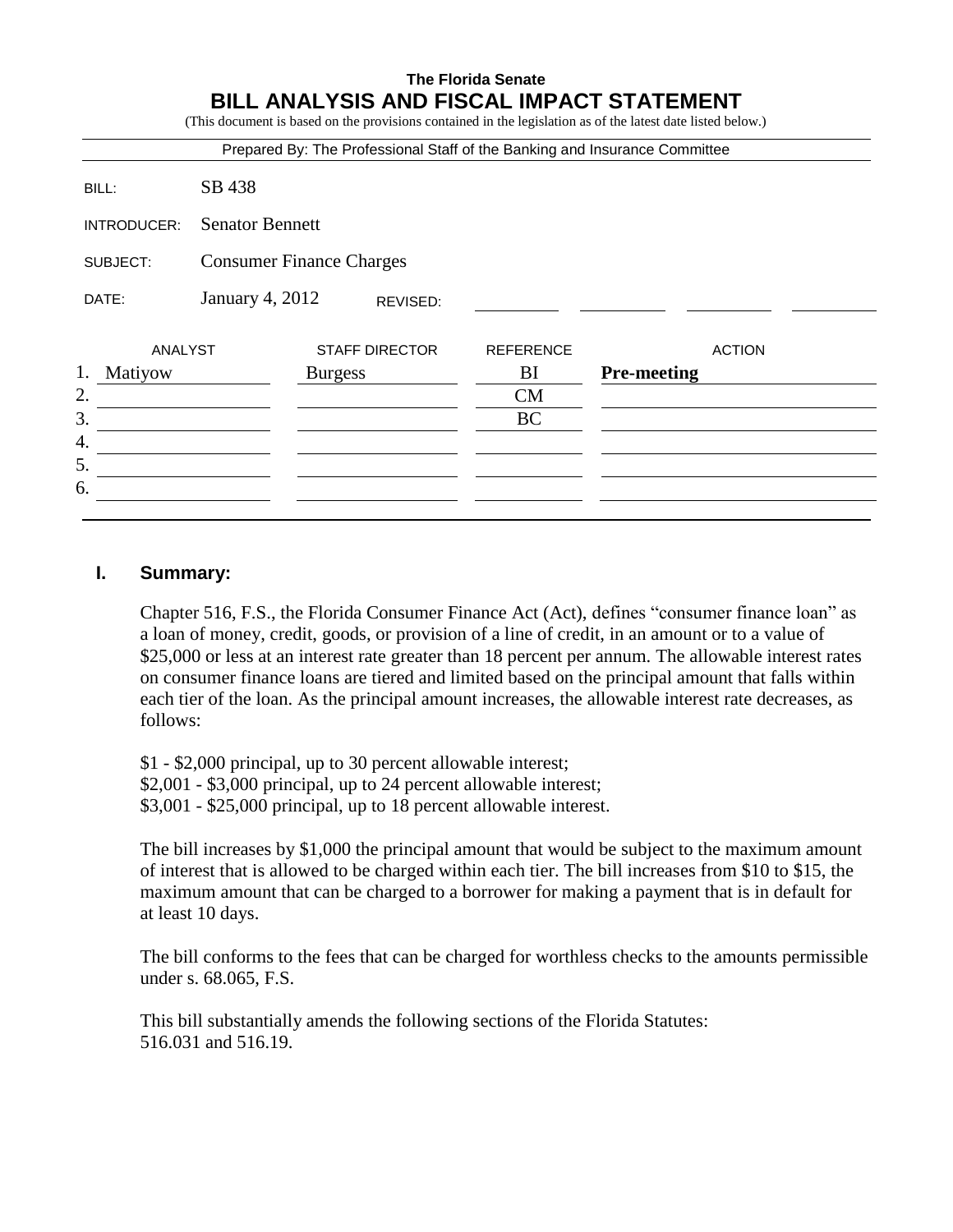### **II. Present Situation:**

Under ch. 516, F.S., the Florida Consumer Finance Act (Act), the Office of Financial Regulation (OFR) licenses entities that issue consumer finance loans.<sup>1</sup> The license fees under the Act are \$625 for the initial application, plus a \$200 investigation fee, and \$625 for a renewal. A license is valid for not more than two (2) years. Under the requirements a licensee must maintain evidence of liquid assets of at least \$25,000. The OFR is authorized to examine and investigate any licensee, and take disciplinary actions against licensees violating the Act. At present the Office of Financial Regulation licenses approximately 301 consumer finance lenders in Florida.<sup>2</sup>

Under the Act, interest rates on consumer finance loans are tiered and limited based on the principal amount subject to each tier of the loan.

- For principal amounts up to \$2,000, maximum interest rate of 30 percent per annum;
- For principal amounts between \$2,001 and \$3000, maximum interest rate of 24 percent per annum;
- For principal amounts between \$3,001 and \$25,000, maximum interest rate of 18 percent per annum.<sup>3</sup>

The principal amounts upon which interest rates are computed were last addressed by the Legislature in 1997.<sup>4</sup>

Additionally, the Act allows a lender to charge a delinquency fee of up to \$10 for each payment that is in default for at least 10 days. Under the Act the delinquency fee must first be agreed upon in writing by both parties.<sup>5</sup> The delinquency fee was last addressed by the Legislature in 2000.<sup>6</sup>

Under the Act, lenders are also permitted to impose a bad check charge of no more than \$20, or the actual fee charged to the lender by a depository institution for the return of the unpaid or dishonored instrument.<sup>7</sup> The last time the bad check fee was addressed by the Legislature was in 1994.<sup>8</sup>

# **III. Effect of Proposed Changes:**

The bill increases by \$1,000 the principal amount that would be subject to the maximum amount of interest that is allowed to be charged for each tier.

 $\overline{a}$ 

<sup>1</sup> Section 516.01(2) defines "consumer finance loan" as a loan of money, credit, goods, or provision of a line of credit, in an amount or to a value of \$25,000 or less at an interest rate greater than 18 percent per annum.

<sup>2</sup> Office of Financial Regulation Analysis of HB 275 dated November 7, 2011, on file.

<sup>3</sup> Section 516.031(1), F.S.

<sup>4</sup> Section 1, ch. 97-181, L.O.F.

<sup>5</sup> Section 516.031(3)(a)9., F.S.

<sup>6</sup> Section 1, ch. 2000-127, L.O.F.

<sup>7</sup> Section 516.031(3)(b), F.S.

 $8$  s. 1, ch. 94-108, L.O.F.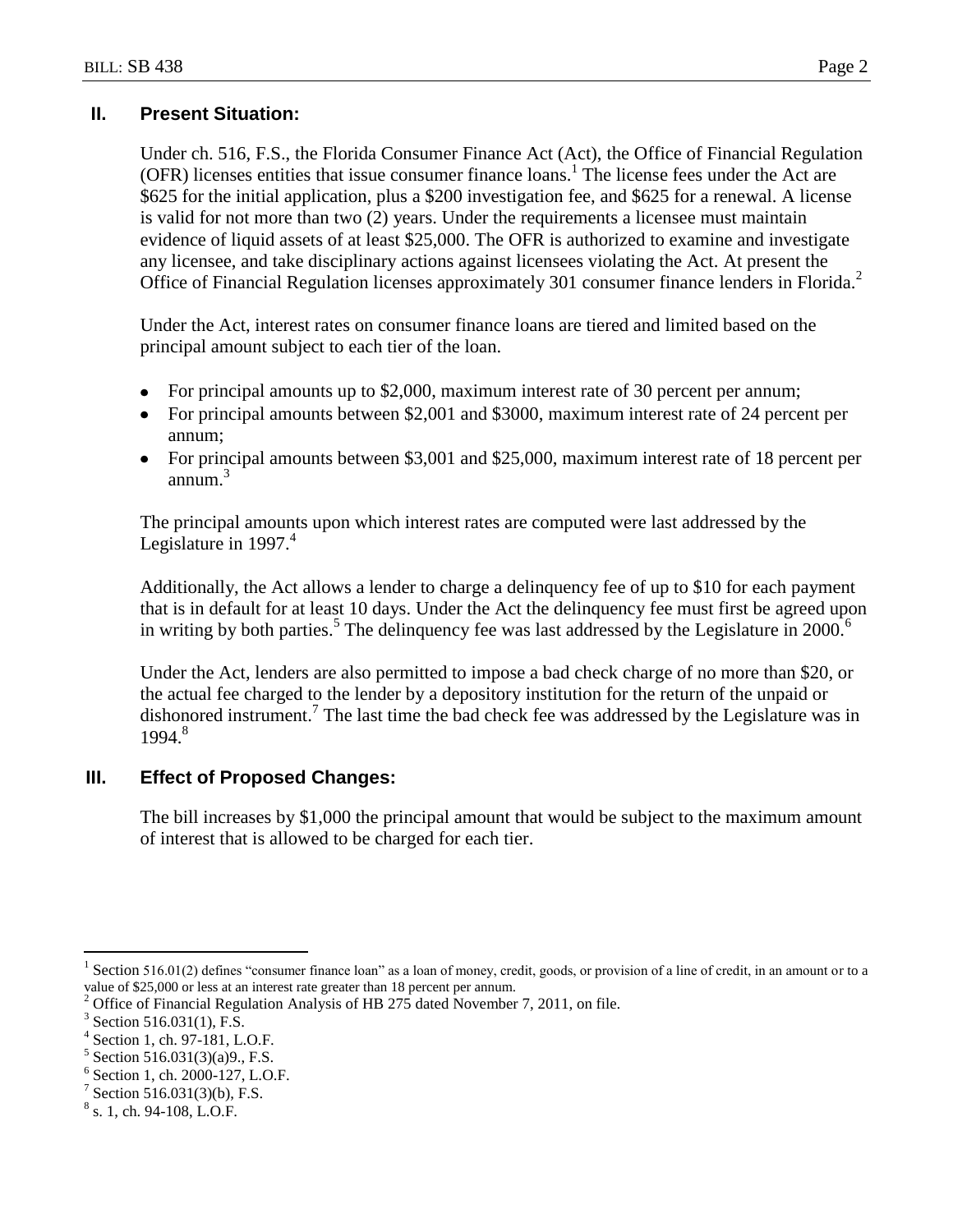| <b>Proposed Change</b>                          | <b>Current Law</b>                              |
|-------------------------------------------------|-------------------------------------------------|
| $$1 - $3,000$ at up to 30 percent interest      | $$1 - $2,000$ at up to 30 percent interest      |
| $$3,001 - $4,000$ at up to 24 percent interest  | $$2,001 - $3,000$ at up to 24 percent interest  |
| $$4,001 - $25,000$ at up to 18 percent interest | $$3,001 - $25,000$ at up to 18 percent interest |

Under the proposed change, consumers who borrow could be subject to an additional 6 percent of annual interest on up to \$1,000 on monies borrowed above \$2,000 and another 6 percent of annual interest on up to \$1,000 on monies borrowed above \$3,000.

The bill increases from \$10 to \$15, the maximum amount that can be charged for a payment in default for at least 10 days, and keeps the requirement that both parties must first agree in writing to the delinquency fee.

The bill increases the maximum permissible bad check charge and places it on a sliding scale consistent with existing maximum worthless check service charges applicable in civil actions<sup>9</sup> and in the state attorney bad check diversion program.<sup>10</sup> The new bad check charge will be: \$25, if the face value does not exceed \$50; \$30, if the face value exceeds \$50 but does not exceed \$300; \$40, if the face value exceeds \$300; or, 5 percent of the face amount of the check, whichever is greater.

The bill takes effect July 1, 2012.

# **Other Potential Implications**:

# **IV. Constitutional Issues:**

A. Municipality/County Mandates Restrictions:

None.

B. Public Records/Open Meetings Issues:

None.

C. Trust Funds Restrictions:

None.

# **V. Fiscal Impact Statement:**

A. Tax/Fee Issues:

None.

 $\overline{a}$ 

 $9^9$  s. 68.065(2), F.S.

 $^{10}$  s. 832.08(5), F.S.